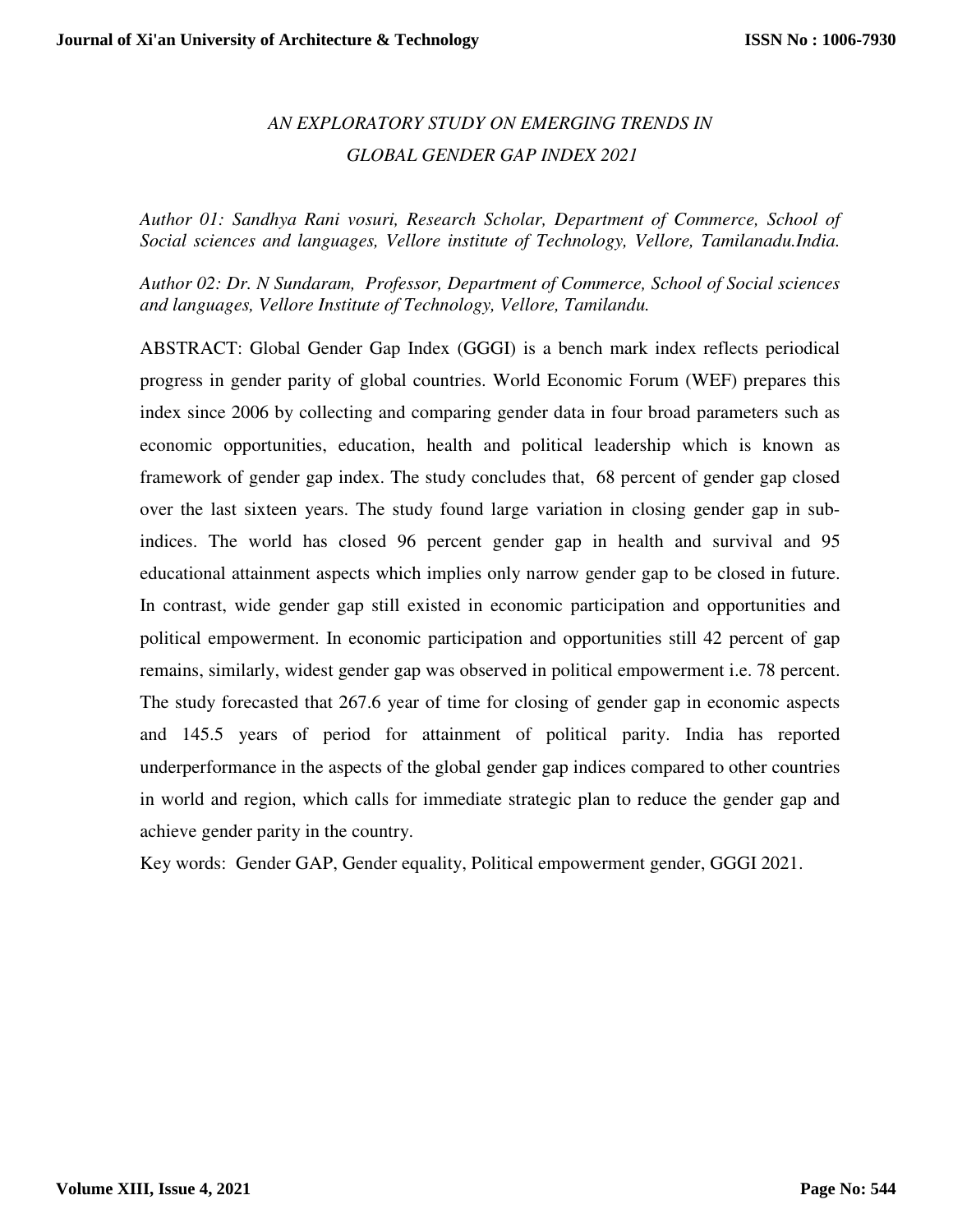### Introduction

Global Gender Gap Index (GGGI) is a bench mark index reflects periodical progress in gender parity of global countries. World Economic Forum (WEF) prepares this index since 2006 by collecting and comparing gender data in four broad parameters such as economic opportunities, education, health and political leadership which is known as framework of gender gap index. These four parameters represent our indices comprises of 14 sub parameters. Inclusion of any country in this index is subject matter of availability of country data pertaining to minimum 12 out of 14 parameters. In this index, ranks are assigned country wise and regional wise on the basis of their score in given parameters of gender gap. The main objective of the index is to show the standing position of men and women in the aspects of health, education, economic participation and political empowerment.

**RESEARCH METHODLOGY OF STUDY:** Present study is a descriptive study done on the basis of secondary data collected from Global Gender Gap Index sixteen years of reports. The study has focused on the emerging trend in the methodology of preparation of GGGI, size of the index, selected parameters, country wise and region wise performance in Index. The study is also specially focused on the India's status in GGGI.

**METHODOLOGY AND SUPERIORITY OF GGGI:** Global gender gap index measures the gap between male and female in accessing resources and opportunities in their nations rather than availability of them, this makes index unique and differ from country's development level indices. GGGI ranks the countries on the basis of gender gap and gender equality rather than women empowerment and country's development level. GGG index reward the countries with narrow gaps in accessing resources rather availability of all resources. This index captures gaps in output which are results of inputs such as country specific policies, rights, culture or customs. This index neither rewards where women are outperformed men nor penalize where men outperformed women. This index assigns similar ranks to the countries where women outperformed men and to the countries where women and men performance is equal. The global gender gap index is a composition of four sub-indices such as economic participation and opportunity, educational attainment, health and survival and political empowerment. These four indices are comprises of country's data regarding fourteen indicators. Present study analyzes the performance of total 156 countries in total GGG index representing total eight regions, four sub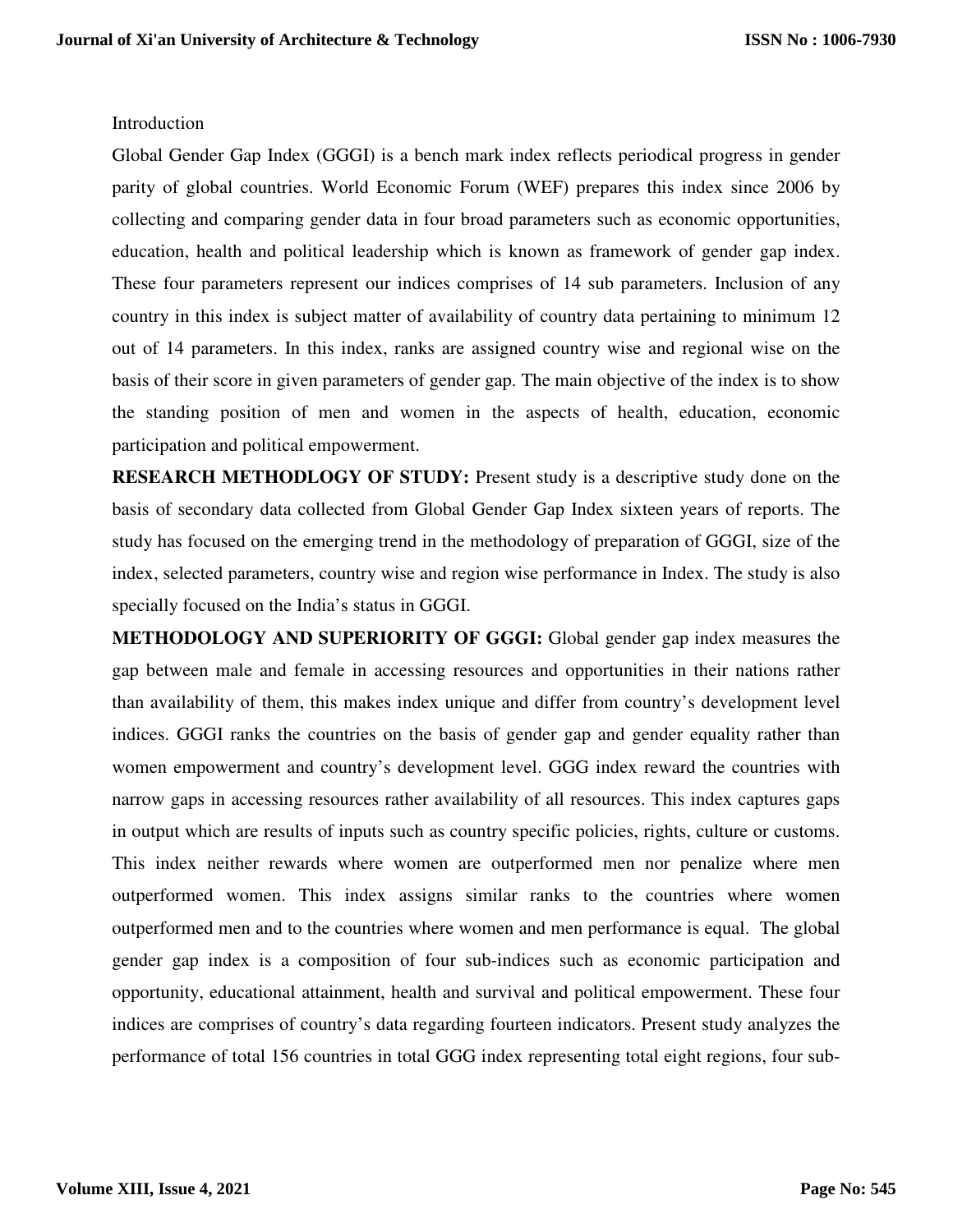indices and 14 indicators. The methodology of index construction is unchanged since its inception 2006.

**INDEX CONTRUCTION PROCESS:** The GGGI construct through four steps process comprises of conversion of data into ratios, truncation of data into bench mark, calculation of sub-index scores and calculation of final scores. In primary step raw data regarding gender converts into ratios (0-1) such as 25 percent of women ministerial posit ion assumes that rest of 75 percent is men positions, thus value is 0.25. These ratios are truncates at the equality bench mark in second step for all indicators, except two health indicators. GGGI measured gender gap by one side scale which does not reward or penalize countries for having a gender gap in the other direction. In the third step, sub-indices scores are calculated by giving average weights to indicators of the indices (for this purpose data would be normalized). The final step of the process is calculation of final score in GGGI, this is a simple average of all four sub-indices scores. The highest and lowest scores in the index are in the range of one to zero, one indicates parity and zero indicates imparity, downtrend in score indicates increasing imparity and uptrend in score is a sign for improving parity. These final score helps in ranking and comparing the country's relative parities.

#### **SUBINDICES AND INDICATORS OF THE GLOBAL GENDER GAP INDEX:**

Global gender gap index is a composition of four major sub indices such as economic participation and opportunity, educational attainment, health and survival and political empowerment. All four indices is composition of fourteen indicators concern to country and region wise gender data. The first sub index is related to gender wise economic participation and opportunity, this sub-index is measures the gender gap in three concepts such as participation gap, remuneration gap and advancement gap. These three gaps are measured from the data collected from five indicators. The participation gap is measured by gender wise gap in labor force participation rate, remuneration gap is measured by two indicators such gender wise wage similarity for similar work and female to male estimated earned income, the advancement gap between male and female is measured through two indicators such as ratio of women to men in positions of legislators, senior officials and managers, second ratio of female to male in technical and professional works. The second sub-index is educational attainment index which measures the present gap in accessibility of education between female and male. This index is prepared on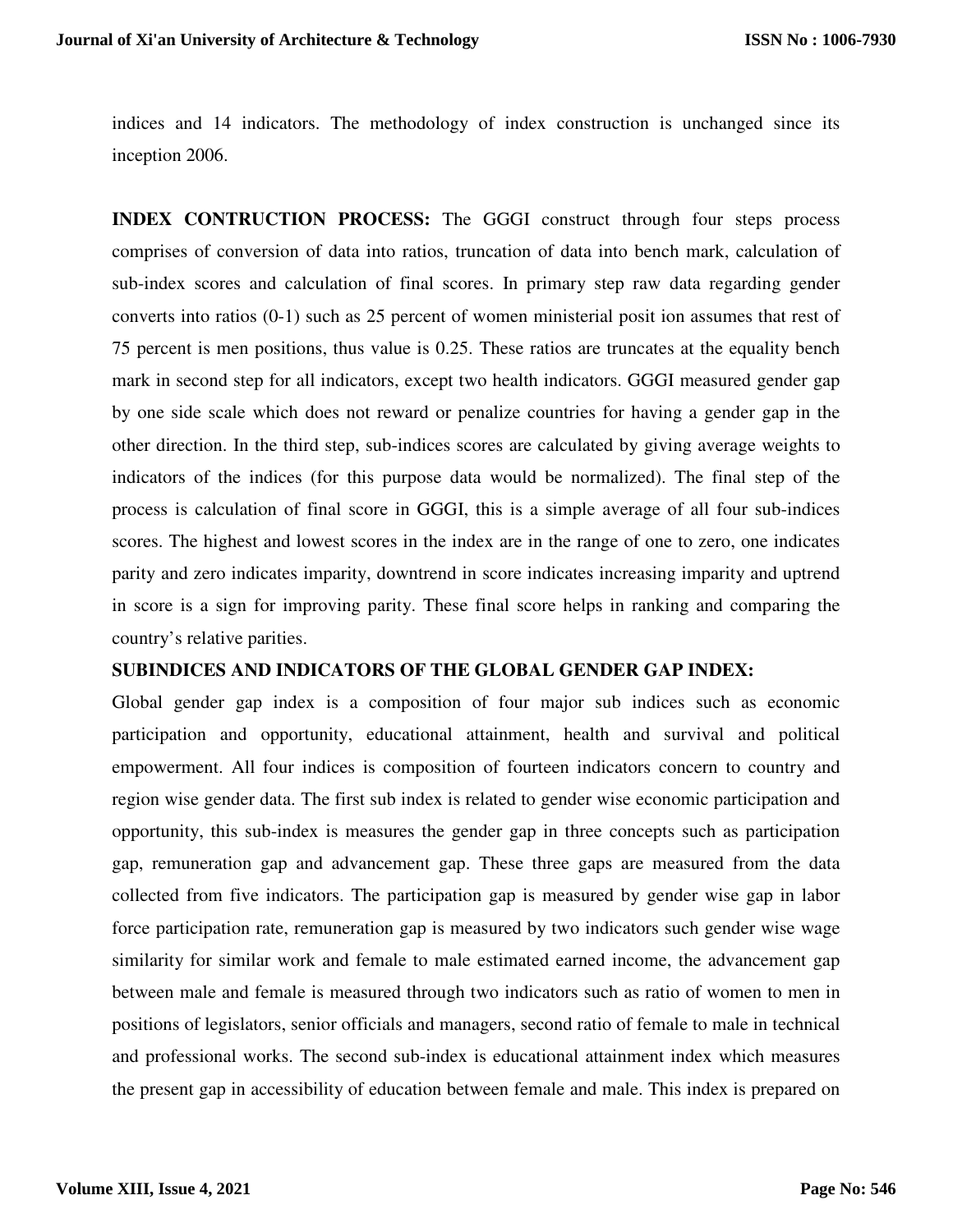the basis of data regarding four indicators such as enrolment rate of female to male in primary education, secondary education and tertiary education and the long term ability of the country in educational attainment measure through literacy rate of female to male. The third index reflects the gender wise health and survival position which is measured by two indicators such as sex ratio at birth and healthy life expectancy. The final sub-index is relating to political empowerment index measures the gender wise gap in political participation. This index is prepared based on the data relating to three indicators such as women in parliament, women in ministerial positions and women in leading States/local governments. The data regarding indicators is collected highly reliable sources i.e. from the international institutions such as ILO, UNESCO, World Bank, inter-parliament union and WEF own research data.

#### **COUNTRY WISE AND REGION WISE PERFORMANCE IN GGG INDEX:**

GGGI index 2021 ranked total 156 countries in 2021, three new countries are added to present index namely Afghanistan, Guyana and Niger. In first GGGI covered 115 countries represents 90 percent world population. In the present discussion country wise and regional wise performance is observed. The country wise performance disclosed that Ice land outperformed with index with first rank for the past 12 years with consistent performance is all sub-indices, this a sign that gender parity in Iceland is highest in world, Particularly with highest closing of political gender gap. In contrast, Afghanistan stood in last rank  $(156<sup>th</sup>)$  with lowest score which is a sign for highest imparity in the world. The study observed that Timor Leste embarked by 53 ranks over last year and stood at position of  $64<sup>th</sup>$  position, which is a sign for improvement in gender parity, in contrast, Uruguay top loser of 48 ranks to earlier and stood at  $85<sup>th</sup>$  position. In the index five companies performance is unchanged,

 Regional wise performance reveals that, western Europe region reported gender parity is 77.6 percent, this is highest among all regions followed by north America 76.4 percent, Latin American and cariabben 72.1 percent, eastern Europe and central Asia 71.2 percent, these countries gender parity is much higher than world average parity rate (67.7 percent). In contrast, South Asian (62.3percent) and Middle East and North Africa (60.9 percent) parity is lower than world average parity. On the other hand, East Asia and other pacific (68.9 percent) and Sub-Sahran Africa (67.2 percent) parity rates are closer than global average parity. In East Asian and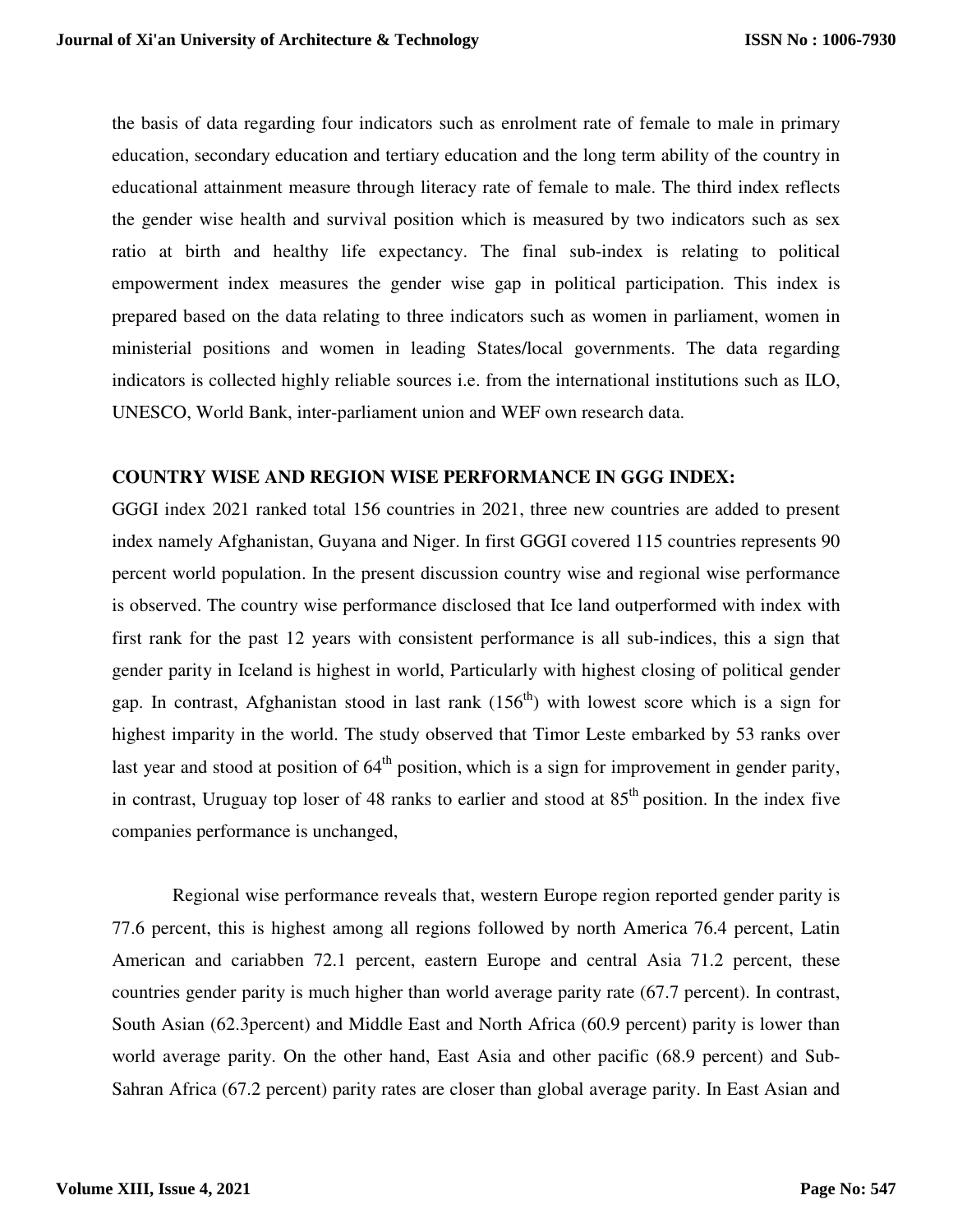Pacific Region out of 20 nations, New Zealand stood in first position with highest gender parity of 0.84 percent and Vanuatu stood in last position with parity of 0.62 percent in the region. Similarly, Eastern Europe and Central Asia consists of 26 countries out of this, Israel stood in first position with gender parity of 0.724 percent, in contrast, Yemen stood in last position gender imparity of 0.508 percent in the region. Latin America and the caribbean region consists of 26 countries, out of this, Nicaragua stood in first position with highest gender parity rate of 0.796 percent, in contrast, Guatemala stood in last rank with highest gender imparity of 0.45 percent. Similarly, South Asian region included eight countries, out of which Bangladesh stood in first rank with parity score of 0.719, in contrast, Afghanistan stood in last score with imparity rate of 0.556 percent in the region . Thereafter, Sub Saharan Africa region total countries are 35, out of this, Nambia reported first rank with high gender parity of 0.809 percent, in contrast, Congo, Democratic Rep reported last rank with highest gender imparity of 0.424 percent in the region. Similarly, Western Europe and north American region consists of 22 countries, out of this, Ice land stood first rank with highest gender parity of 0.892, in contrast, Greece stood in last position with highest imparity of 0.311 in the region. The study observed narrowest gender gap of 77.6 percent in the Western Europe Region and widest gender gap of 60.9 percent. The study also observed regional wise disparities in performance of gender gap parity.

**SUB-INDICES PERFORMANCE ANALYSIS:** Global Gender Gap index is composition of four sub-indices as said earlier. Therefore, in the present study countries and regions performance in these four indices are analyzed.

**ECONOMIC PARTICIPTION AND OPPORTUNITIES:** This is first sub index of GGGI reflects country's and regions gender wise economic participation and opportunity measured through three concepts such as participation gap, remuneration gap and advancement gap. These three gaps are measured from the data collected from five indicators as discussed earlier. The Lao PDR country occupied first position with highest economic gender parity of 0.915 which implies gap of 0.085. In contrast, Afghanistan reported least rank economic gender parity of only 0.514 which implies the gender gap of 0.486. Regional wise economic gender parity analysis reveals that, North America stood in top position with parity of 75.3 percent and imparity of 24.7, in contrast, South Asia stands in last position with parity rate of 33.8 which indicates highest gap of 66.2. Thereafter, Eastern Europe and Central Asia has economic parity of 73.5 percent followed by Western Europe of 70 percent, East Asia and the Pacific of 69.6 percent,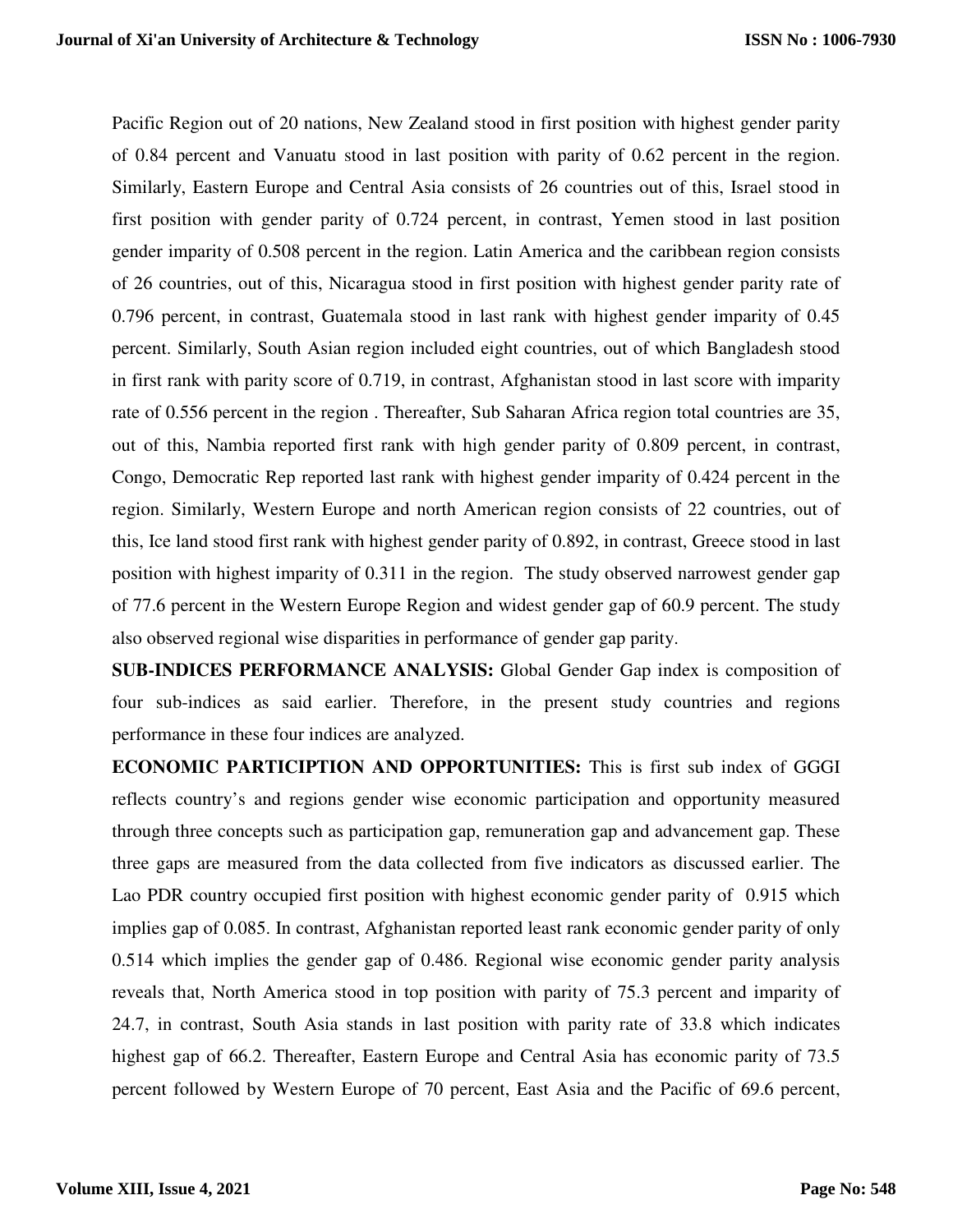Sub-Saharan Africa of 66.1 percent, Latin America and the Caribbean o f 64.2 percent and middle east and north Africa of 40.9 percent. In overall, economic gender parity of world is an average of 58.3 percent which is a sign high gender gap in economic participation and opportunity worldwide. The study opined that, the distribution of gender wise economic participation and opportunity is fairly dispersed in the regions in the range of 18 to 92 percent.

**EDUCATIONAL ATTAINMENT INDEX:** Educational attainment is second sub-index of GGG index which performance is base for all other indices performance. This index measures the present gap in accessibility of education between female and male rather than availability. This index is prepared on the basis of data regarding four indicators such as enrolment rate of female to male in primary education, secondary education and tertiary education and the long term ability of the country in educational attainment measure through literacy rate of female to male. It is found that, out of 156 countries, 36 countries reported complete gender parity with score of one percent followed by 50 countries 0.99 score, ten countries 0.98 score, eleven countries of 0.97 score, six countries 0.96 score et and finally chad and Afghanistan reported lowest of 0.589 and 0.514 score which are last in the index. In overall, the countries performance is concentrated on the upper side of the concentration i.e in the rate of 51-95 score. The gender gap in the education index was second narrowest in the distribution i.e. 95 percent which implies the gender gap of only five percent. The regional wise performance reveals that, North America reported 100 percent gender parity which implies zero gender gap in education. Similarly, in Western Europe, Latin America and Caribbeen and Eastern Europe and Central Asia regions educational attainment is above 99 percent which indicates marginal gender gap and highly improved gender parity. Similarly, East Asian and pacific regions educational attainment index is 97.6 percent. In contrast, in Middle East and North Africa and South Asia educational attainment are 94.2 and 93.3 percents which are closer and blow the world average which indicates its attainment is near. Finally, the education attainment of Sub Saharan Africa is 84.5 percent which is a sign for worst performance and indicates so much to attain.

**HEALTH AND SURVIVAL:** The third sub index of GGGI which reflects the gender wise health and survival position of the countries and regions which is measured by two indicators such as sex ratio at birth and healthy life expectancy. In this index Bahmas country stood in top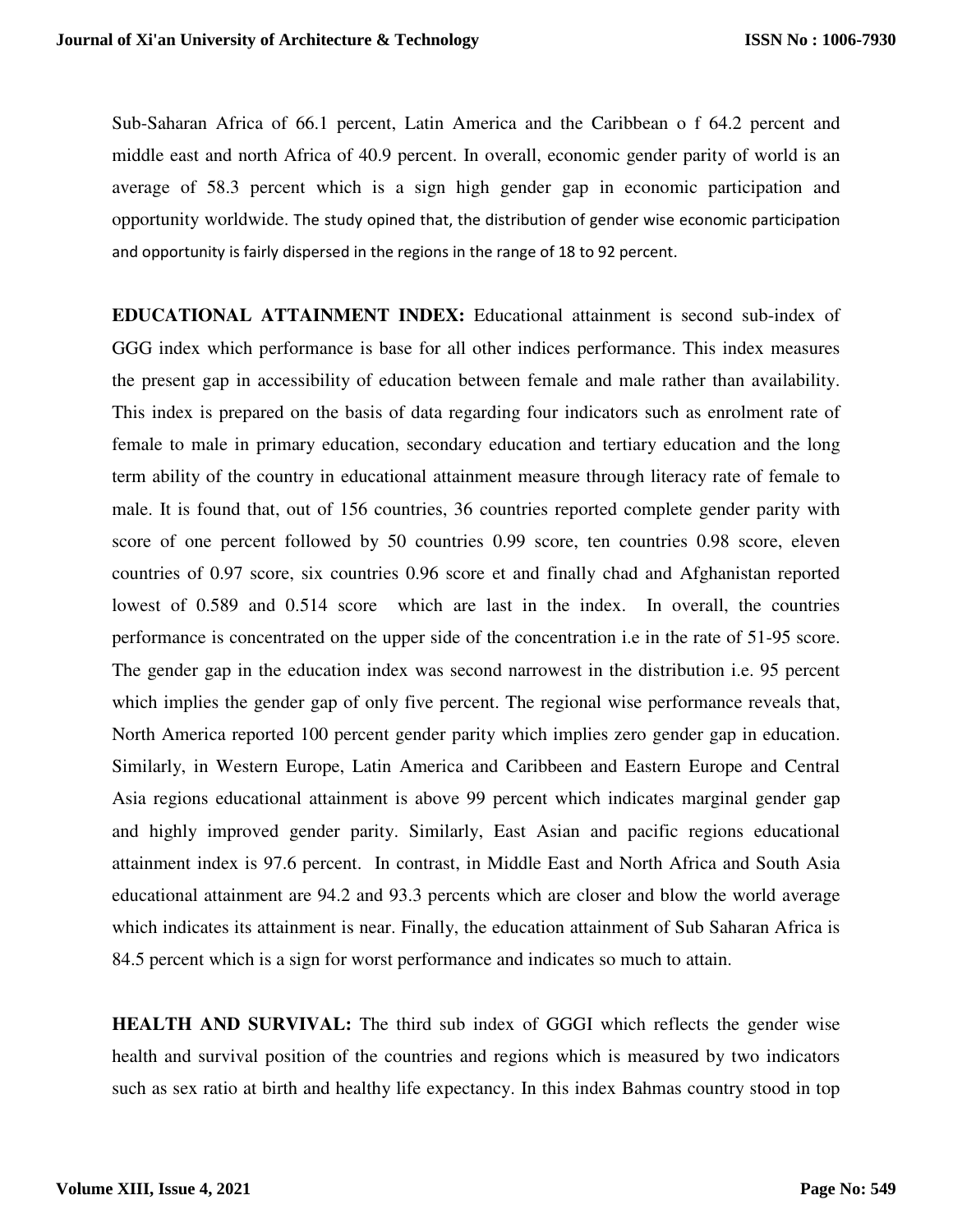position with score of 0.98 which indicates high parity of gender and lowest imparity of 0.02 percent only. In this index all most all countries score are above 0.9 percent. However, the emerging countries India and China stood in last two position with lowest score of 0.937 and 0.935 percent respectively. The study reveals that, the overall average of health and survival index of all countries is 97.5 percent which indicates highest parity of gender in the GGGI. The regional wise performance reveals that, Eastern Europe and Central Asia occupied top position with highest score of 97.7 percent which indicates highest parity rate, in contrast, South Asia reported lowest of position with score of 94.2 percent indicates lowest gender parity. The three regions score is Latin America and the Caribbean and Sub-Saharan Africa regions score is 97.6 percent and 97.3 percent respectively. Similarly, Western Europe, North America and Middle East and North Africa regions are in the range of 96.5 to 9.7 percent. The East Asia and the Pacific region score is 94.9 percent.

**POLITICAL EMPOWERMENT:** This last sub-index in GGGI relating to political empowerment of gender wise gap in political participation. This index is prepared based on the data relating to three indicators such as women in parliament, women in ministerial positions and women in leading States/local governments. The political index is highest index where gender gap is huge among the all indices. The world average achievement is only 22 percent which index gap of 78 percent for achievement. In political empowerment index, Ice land is in top position with high parity of 0.76 percent where as Vanuatu and Papua New Guinea stood in past position with zero score which implies 100 percent political gender gap. The study also observed wider regional disparities in political empowerment. The regional performance reveals that, Western Europe stood in top position with gender parity of 43.8 percent whereas lowest parity of 12.1 percent is found in middle east and north Africa which is nearly half world average. Thereafter, North America has political gender parity of 33.4 percent followed by South Asia of 28.1 percent, Latin America and the Caribbean of 27.1 percent, Eastern Europe and Central Asia o f 14.2 percent and East Asia and the Pacific of 13.5 percent. Among all the indices largest gender gap is found in political empowerment index of GGGI which nearly 78 percent in world.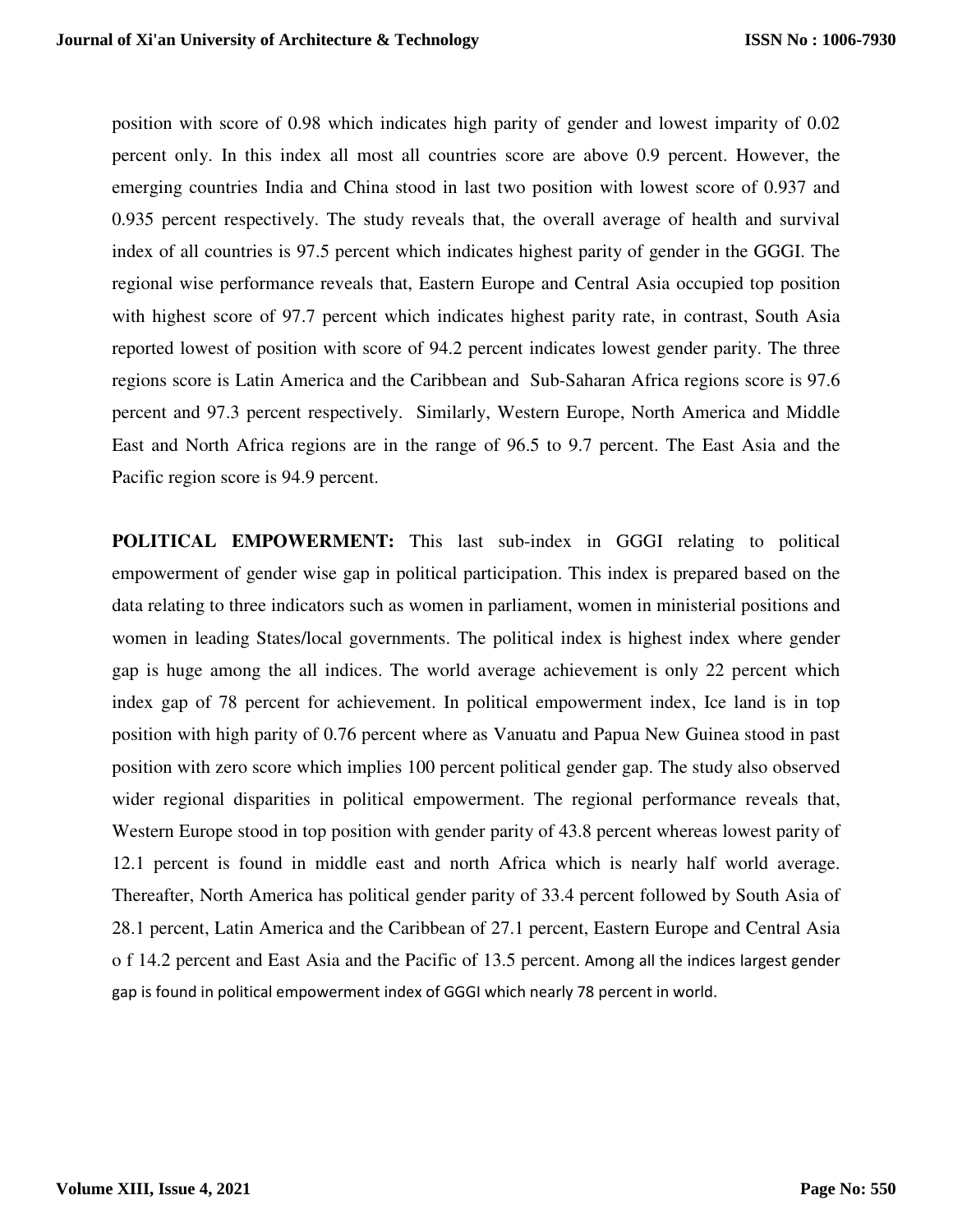### INDIA'S STATUS

The status of India in GGG index has been decreased since its inception. India's rank was 98 in 2006 which was further decreased to  $112^{th}$  rank in 2010 and ranked  $140^{th}$  in 2021. This indicates that India loss 42 position in the Index since its inception. This is an indication of worst performance in reduction of gender gap in the country over the period. India closed 0.625 percent of gender gap in the country by 2021 which was 0.601 in 2006, this indicates closed gap of 0.024 percent over the sixteen years. However, India reported performance variation in subindices. In economic participation and opportunities index closed gender gap was 0.397 in 2006 but in 2021 it was decreased 0.326 which indicates widen the gap by 0.077 percent. Similarly, in Health and survival gender gap widen by 0.27 percent. In contrast, India closed gender gap in educational attainment and political empowerment by 1.43 and 0.49 percent since its inception. Even though India's ranks fallen in these indices by 12 and 31 ranks due to relatively low performance with other countries. The India's regional rank is also relatively not much improved. In south Asia, out of eight countries, India ranked  $6<sup>th</sup>$  position where only Pakistan and Afghanistan fallen below it. The small neighbor countries reported better position such as Bangladesh first, Nepal second, Sri Lanka fourth and Maldivies fifth. Only positive note that India closed could close remarkable gender gap in educational attainment since its inception while in other indices it is not up to the mark.

### **OTHER IMPORTANT FINDINGS OF THE REPORT**

- The study found that closed gender gap in 2020 is 68.6 percent increased to earlier year and implies only 31.4 percent gap yet not closed. Among four indices political empowerment again which closed only 24.7 percent of gap and still 75.3 percent not closed. Thereafter, economic participation and opportunities closed only 57.8 percent gap. Educational attainment ( 95.7) and health and survival gaps (96.1) are closed almost total one remains marginal. Total 101 countries reported uptrend in their performance over last year.
- The study found that, on an average of 99.5 years are require to be closed the total gender gap in 107 countries included in the index. The study also observed the absence of progress in gender parity in economic participation and opportunities which takes further 257 years to close the gap. Thereafter, the study opined that 94.5 years are required to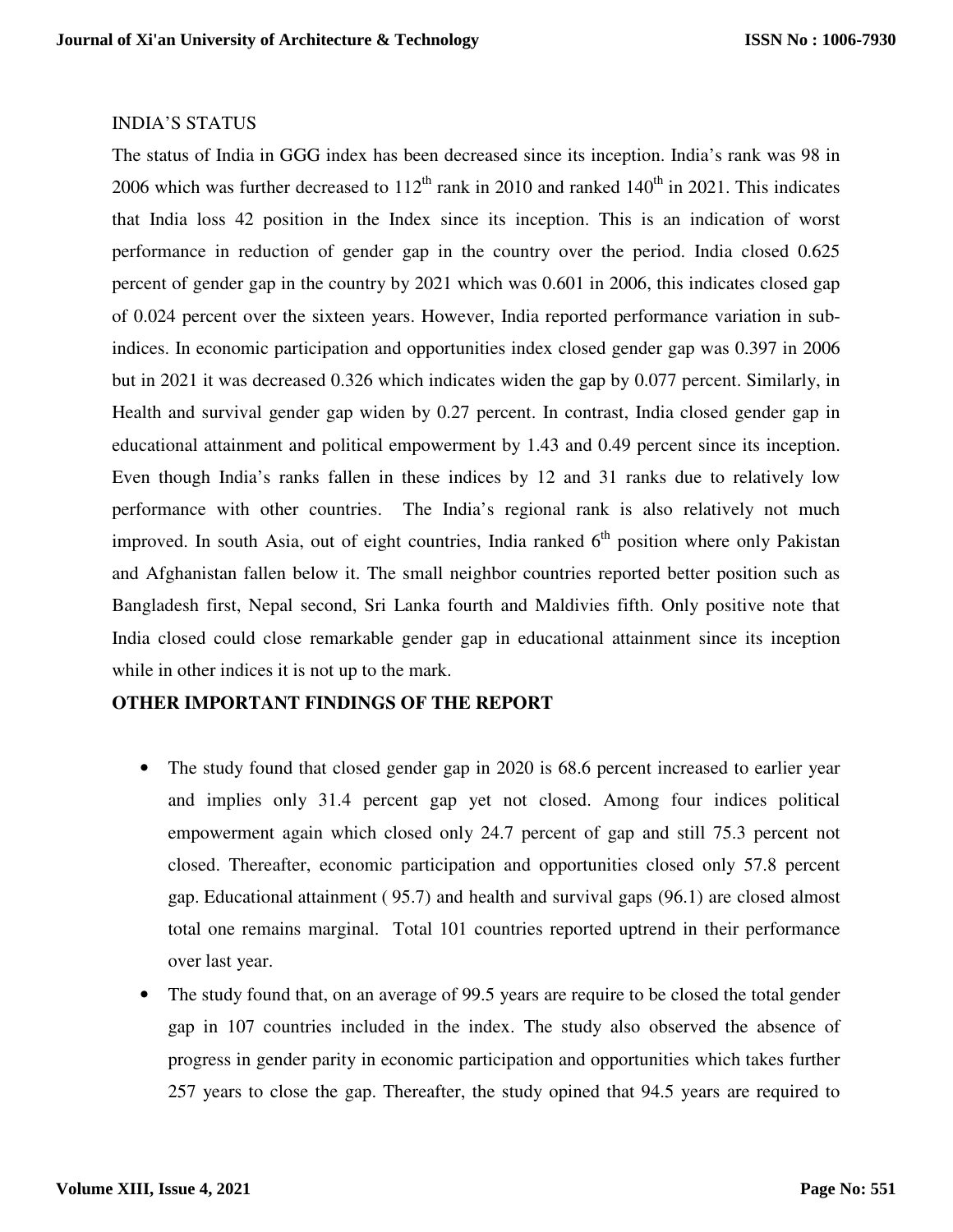close the gender gap in political empowerment. In educational attainment gender gap is very narrow, therefore, only 12 years are required for closing gap worldwide. Final index is health and survival gap where parity is highest among all indices, 40 countries witnessed full achievement of health and services, while other countries gap is also no more than 001 percent. Therefore, study suggested indefinite for closing the index.

- The study observed that, Ice land retained its first position for even in the  $12<sup>th</sup>$  year by closing gender gap with 88 percent which is highest in world, similarly, Narway stood in 2<sup>nd</sup> position with 84.2 percent, Finland with 83.2 percent, Sweden with 82 percent and Nicarguoa with 80.4 percent.
- The study found regional wise number of years take to close the gender gap as lowest of 54 years to Western Europe and highest of 163 years for East Asia and Pacific.
- In the index, top five improved countries are Ethiopia, Spain, Mali, Albania, and Mexico with more than 3.4 percent over previous year. This is attributable to high political empowerment of women in higher institutions in this country.

# **CONCLUSION**

The study concludes that, 68 percent of gender gap closed over the last sixteen years. The study found large variation in closing gender gap in sub-indices. The world has closed 96 percent gender gap in health and survival and 95 educational attainment aspects which implies only narrow gender gap to be closed in future. In contrast, wide gender gap still existed in economic participation and opportunities and political empowerment. In economic participation and opportunities still 42 percent of gap remains, similarly, widest gender gap was observed in political empowerment i.e. 78 percent. The study forecasted that 267.6 year of time for closing of gender gap in economic aspects and 145.5 years of period for attainment of political parity. India has reported underperformance in the aspects of the global gender gap indices compared to other countries in world and region, which calls for immediate strategic plan to reduce the gender gap and achieve gender parity in the country.